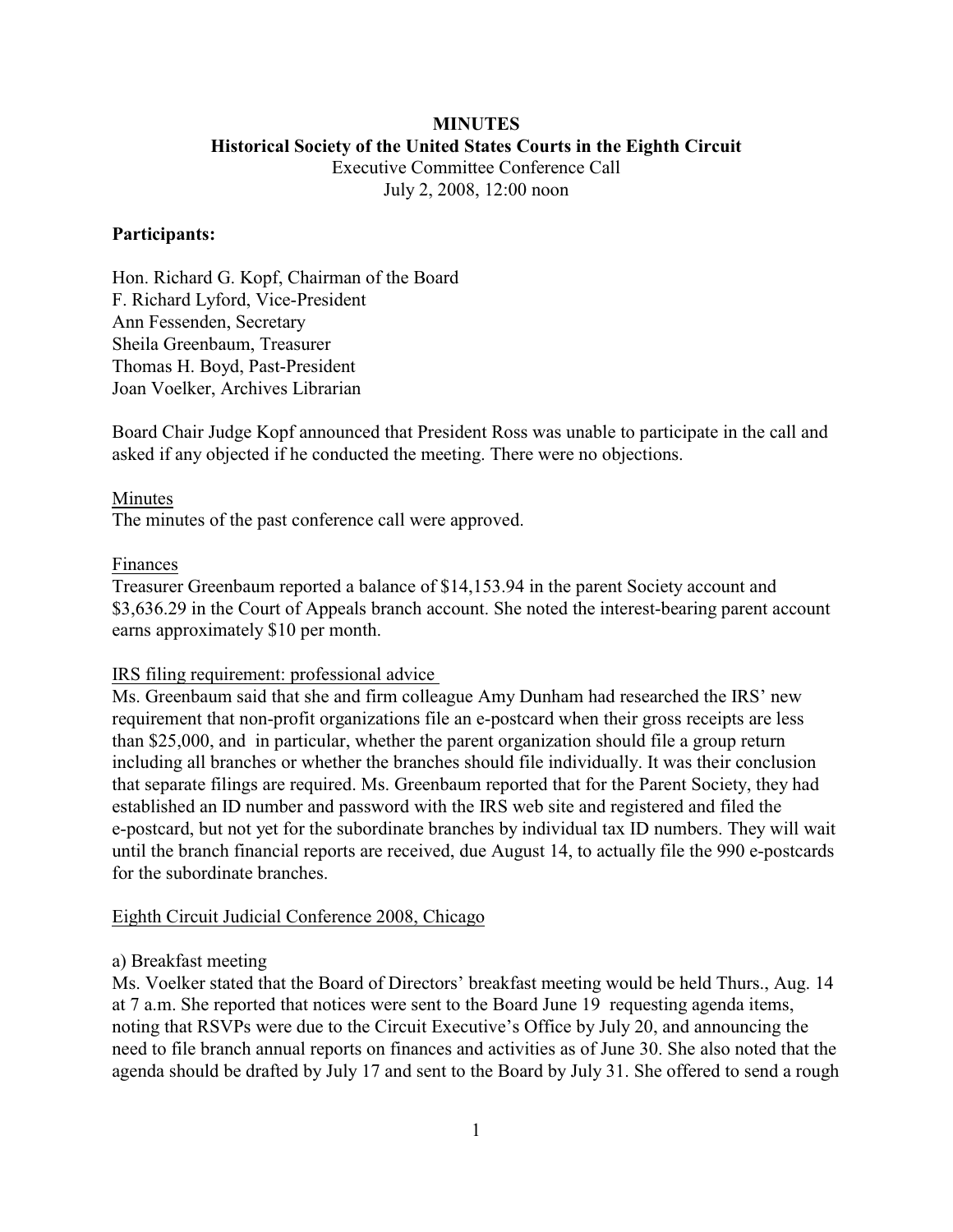draft agenda to Judge Kopf for his review and amendment. Judge Kopf said that with the Executive Committee's permission, he would work with Ms. Voelker on the agenda, and they agreed to this.

#### b) Displays

Ms. Voelker said that the U.S. Courts Library was planning to exhibit two displays at the Conference: one on the Little Rock Integration Crisis and a second on the first chapter of Prof. Morris'  $8<sup>th</sup>$  Circuit history, covering the Circuit before 1891. She said she had sent a message to the Board in April offering the branches the opportunity to contribute to the display area at the conference and reported that the District of Minnesota plans to exhibit its Judge R.R. Nelson display and possibly a brochure summarizing the highlights of the court's 150 year history. Ms. Voelker said she had notified the Circuit Executive's Office of table and space needs in mid-May, and will need to give a final update by July 17.

#### c) 8th Circuit history

Mr. Boyd conveyed his efforts to arrange for registrants to receive free copies of the  $8<sup>th</sup>$  Circuit history. He said that the University of Minnesota Press agreed to go beyond its usual 40 percent discount to a 50 percent discount on copies of the \$40 book. He also said that while Circuit Executive Millie Adams and Judge Kermit Bye enthusiastically supported the idea of the Circuit buying copies for conferees, sufficient funds were lacking. Ms. Adams had told him that as of last week, 150 persons had registered and that they hoped for 200 to 300 by the conference.

A discussion on how to fund sufficient copies resulted in the Executive Committee approving a motion to draw up to \$3,000 from the Court of Appeals account and up to \$4,000 from the parent account to cover the costs of books and their transportation to the conference, to be provided to the first X number of registering attorneys and Article I judges, as Article III judges had already received copies. It was suggested that it would be prudent to check with Ms. Adams on the number of registrants some time after the RSVP deadline of July 20. Mr. Boyd conveyed that according to Ms. Adams and Judge Bye, the book could be handed out as part of the registration materials as conferees register. All felt that this approved motion would support the Historical Society's mission as well as provide good publicity.

Mr. Boyd also indicated that he would still like to have a table available where copies of the history could be sold to interested persons. He said it was possible the University of Minnesota Press would send someone to collect checks, though they might be willing to allow someone else to do this. Another option was to have people fill out order forms rather than pay for copies at the conference.

#### d) Program on *Establishing Justice in Middle America*

It was mentioned that the Thursday morning session on *Establishing Justice in Middle America* was scheduled to begin at 11:00 and that buses were scheduled to leave for the baseball game at 11:45, leaving very little time for this session. Judge Kopf asked that Ms. Fessenden confer with